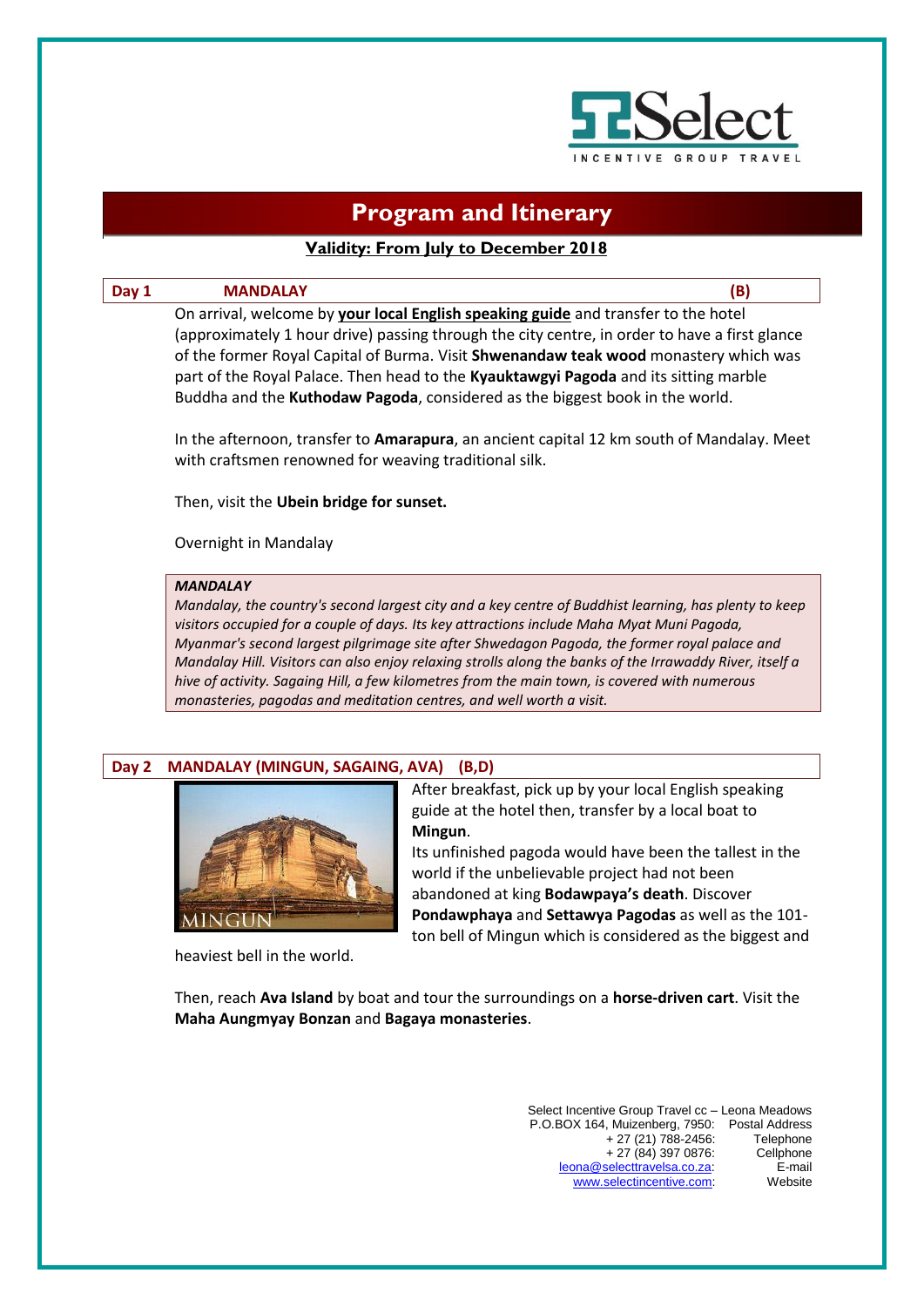

In the afternoon, drive to the sacred hill of **Sagaing**, dotted with temples and pagodas with white and gold domes among century-old tamarind trees.

Return to hotel in the afternoon and free time at leisure.

Overnight in Mandalay.

## *AVA*

*Ava, also known as Inwa, is located about 20 kilometres from Mandalay and served as the capital of Burma four times between 1364 and 1839, the year in which a series of earthquakes devastated the city causing so much damage that it was effectively abandoned. Located at the convergence of the Irrawaddy and Myintge rivers, Ava is also home to a fascinating group of fortifications, monasteries and temple ruins. A 27-metre high watchtower serves as the last vestige of its royal palace. Bicyles and horse-drawn carts provide a perfect way for exploring the local area.*

## **Day 3 MANDALAY – POPA – BAGAN (B)**

After breakfast, depart by road for an excursion to **Mount Popa** (about 3-4hrs). This ancient sanctuary, center of the Burmese pilgrimage, perched on a rocky peak, is considered the home of the 37 guardian spirits of the country, the "nats". There are 777 steps to climb before arriving at the monastery on the top, in the company of curious monkeys. Mount Popa is actually the nearby volcano that has created this rocky peak, which exact name is Taung Kalat.

By midday lunch at the Popa Mountain Resort with a beautiful view on the rocky peak and Bagan's countryside. In the afternoon, continue drive to Bagan ±1hr and transfer to your hotel.

Overnight in Bagan.

## **Day 4 BAGAN (B)**

After breakfast, stroll through the colourful market of Nyaung-U.



Visit the **Shwezigon Pagoda** and its magnificent Burmese golden stupa, an elegant bell-shaped stupa which became the model of all the stupas built later in Myanmar. The afternoon will be dedicated to the visit of the most significant monuments of the Old Bagan: the ruins of the Royal Palace and the Tharabar Gate of Ananda Temple, a masterpiece of the Burmese architecture with its 4 huge statues of Buddha and

finally the **Ananda Okkyaung**, one of the remaining brick monasteries.

| Select Incentive Group Travel cc - Leona Meadows |           |
|--------------------------------------------------|-----------|
| P.O.BOX 164, Muizenberg, 7950: Postal Address    |           |
| $+27(21)788-2456$ :                              | Telephone |
| $+27(84)3970876:$                                | Cellphone |
| leona@selecttravelsa.co.za                       | E-mail    |
| www.selectincentive.com:                         | Website   |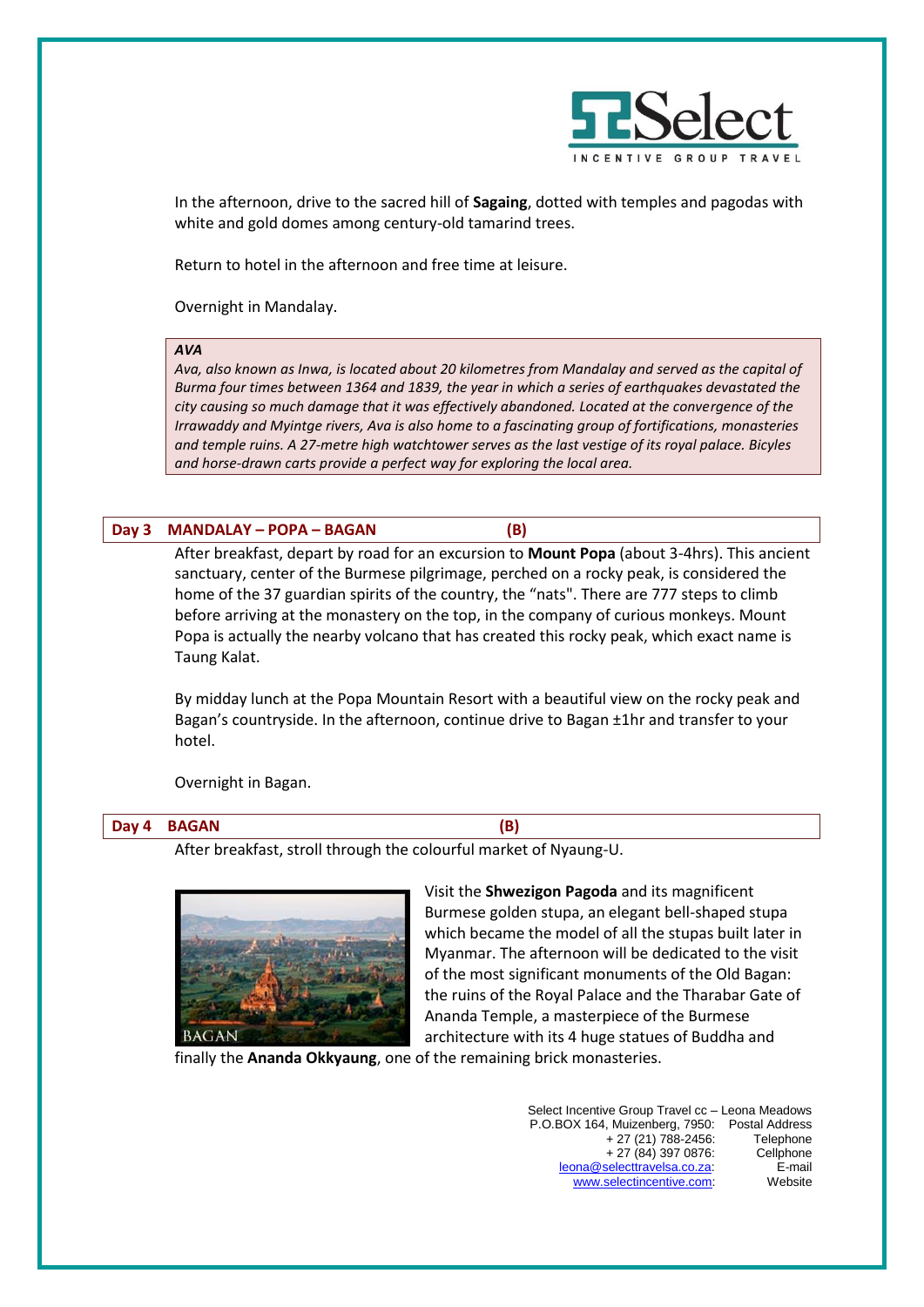

Then enjoy a ride on a **local horse-drawn carriage** (about 1hr) until late in the afternoon and admire the sunset from the Buphaya Pagoda.

Overnight in Bagan.

#### *BAGAN*

*Bagan, the former capital of the Bagan kingdom which ruled over the Irrawaddy valley and its environs from the 9th to the 13th century, is home to more than 2,000 Buddhist pagodas and temples, some of which have been fully restored. Hot air balloon flights offer a unique view of this sacred site and the people who live in the surrounding area. A visit to Bagan is an unforgettable experience and one can best enjoy the local sites by bicycle or from a horse-drawn cart.* 

## **Day 5 BAGAN – NYAUNG U / HEHO – INLE LAKE (B)**



After breakfast, transfer to airport **Nyaung U** for the flight to **Heho** with the Morning flight.

On arrival, pick up by your **local English speaking guide**, drive approximately 1 hour to **Nyaung Shwe Village** and visit the village of Nyaung Shwe. Embark on a private motorboat for a first discovery on the lake. Visit **Ngaphe Chaung monastery**.

Finally head to the **Phaung Daw Oo pagoda** and transfer to the hotel for your check in.

In the afternoon, excursions to **Indein village** where you will explore hundreds of ancient temples on hillock then return to the hotel.

Overnight at Inle Lake.

#### *INLE LAKE*

*Inle Lake, one of Myanmar's most popular destinations, resides at an altitude of 900 metres in the Shan State hills. The lake is renowned for its Intha fishermen, stilt villages and floating tomato gardens. However, its fragile ecology is under threat from regular droughts and erosion in the surrounding hills.*

**Day 6 INLE LAKE – HEHO / THANDWE – NGAPALI (B)**

Transfer to airport and flight to Thandwe.

Note: Rooms are available from 2 pm.

Select Incentive Group Travel cc – Leona Meadows P.O.BOX 164, Muizenberg, 7950: Postal Address + 27 (21) 788-2456: Telephone + 27 (84) 397 0876: Cellphone [leona@selecttravelsa.co.za:](mailto:leona@selecttravelsa.co.za) E-mail [www.selectincentive.com:](http://www.selectincentive.com/)